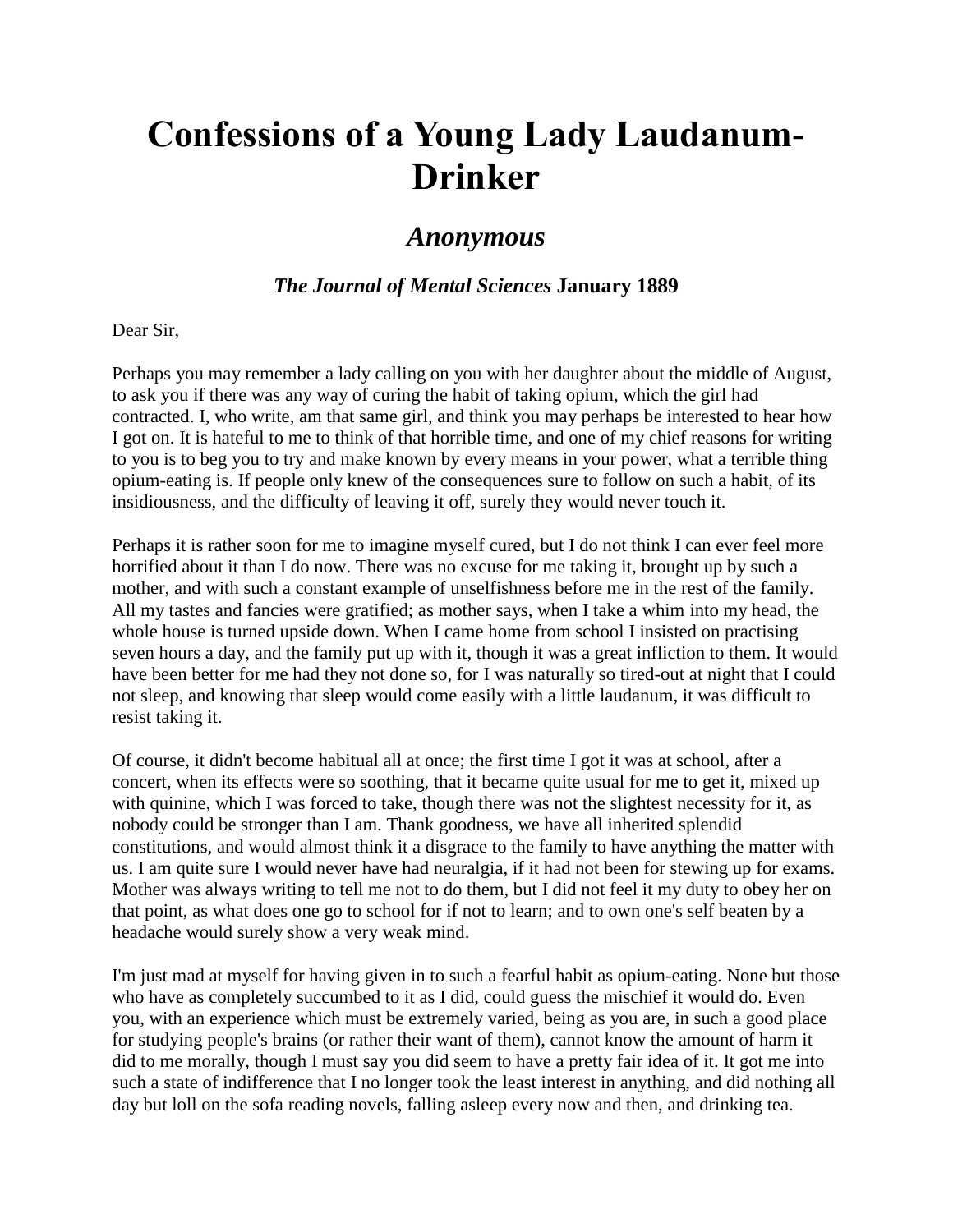Occasionally I would take a walk or drive, but not often. Even my music I no longer took much interest in, and would play only when the mood seized me, but felt it too much of a bother to practice. I would get up about ten in the morning, and make a pretence of sewing; a pretty pretence, it took me four months to knit a stocking!

Worse than all, I got so deceitful, that no one could tell when I was speaking the truth. It was only this last year it was discovered; those living in the house with you are not so apt to notice things, and it was my married sisters who first began to wonder what had come over me. They said I always seemed to be in a half-dazed state, and not to know what I was doing. However they all put it down to music. Mother had let me go to all the Orchestral Concerts in the winter, and they thought it had been too much for me. By that time it was a matter of supreme indifference to me what they thought, and even when it was found out, I had become so callous that I didn't feel the least shame. Even mother's grief did not affect me, I only felt irritated at her; this is an awful confession to have to make, but it is better to tell the whole truth when you once begin, and it might be some guide to you in dealing with others. If you know of anyone indulging in such a habit, especially girls, just tell them what they will come to.

Of course its effects differ according to one's nature, and it's to be hoped few get so morally degraded as I did. This much is certain, few would have the constitution to stand it as I did, and even I was beginning to be the worse for it. For one thing, my memory was getting dreadful; often, in talking to people I knew intimately, I would forget their names and make other absurd mistakes of a similar kind. As my elder sister was away from home, I took a turn at being housekeeper. Mother thinks every girl should know how to manage a house, and she lets each of us do it in our own way, without interfering. Her patience was sorely tried with my way of doing it, as you may imagine; I was constantly losing the keys, or forgetting where I had left them. I forgot to put sugar in puddings, left things to burn, and a hundred other things of the same kind.

One thing I would like to know, and that is - whether you could tell that I had not left off laudanum that day we called. Surely you must know the state one gets into when suddenly deprived of it; they could no more sit up and speak as I did than fly. By that time I had brought myself down to a quarter of an ounce a day, and as you had put mother on her guard, I had no means of getting any more (I hate having to own that I tried to do so) so the day after we saw you was the last I had any. Then began a time I shudder to look back upon. I don't like owning to bodily suffering, but will not deny that I suffered them. I wonder if leaving off opium has the same effect on everyone! My principal feeling was one of awful weariness and numbness at the end of my back; it kept me tossing about all day and night long. It was impossible to lie in one position for more than a minute, and of course sleep was out of the question. I was so irritable that no one cared to come near me; mother slept on the sofa in my room, and I nearly kicked her once for suggesting that I should say hymns over to myself, to try and make me go to sleep. Hymns of a very different sort were in my mind, I was once or twice very nearly strangling myself, and I am ashamed to say that the only thing that kept me from doing so was the thought that I would be able to get laudanum somehow. I was conscious of feeling nothing but the mere sense of being alive, and if the house had been burning, would have thought it too much of an effort to rise....